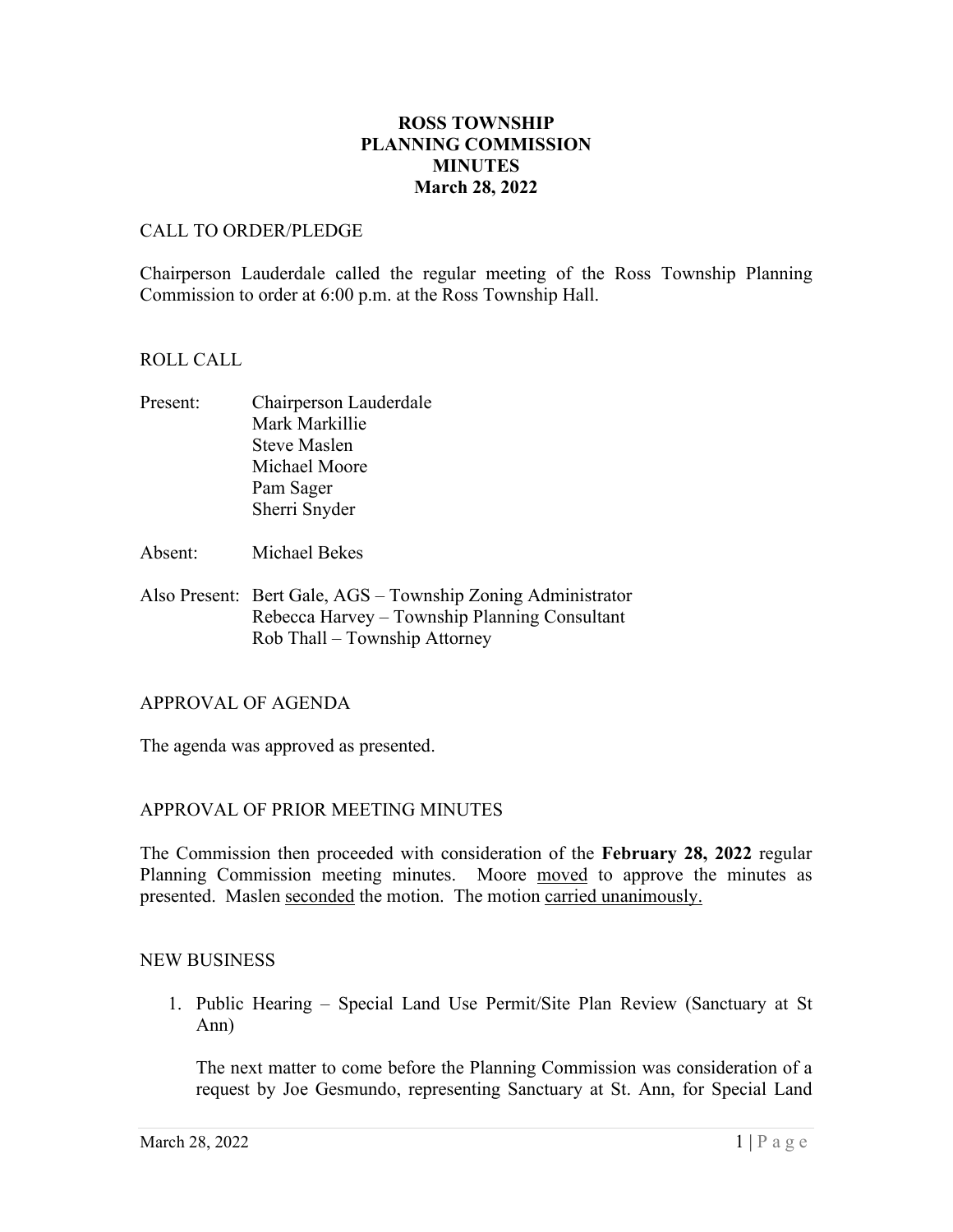Use Permit/Site Plan Review of a spiritual nature park and trail to include a 'Stations of the Cross'. The subject property consists of approximately 72 acres located generally at 8000 N. 39<sup>th</sup> Street and is intended to be an extension of the St. Ann Catholic Church. The subject property is within the R-1 and R-3 Districts.

Chairperson Lauderdale opened the public hearing.

Referencing the March 28, 2022 Sanctuary at St. Ann Staff Review, Harvey provided an overview of the zoning review of the proposal.

Joe Gesmundo, representing the application, introduced the project team from St. Ann Church, and acknowledged the work of the professional design team and 17 families providing funding for the project. He further expressed thanks for the input that was provided by the neighbors of the project site in the two (2) neighborhood meetings recently held.

Gesmundo then gave a presentation of the project, detailing the following:

- Project vision: spiritual, art-focused nature park.
- Project site totals 110 acres, including the land area occupied by St. Ann Church.
- History of the project site: a portion of the property has been for sale for 30 years; initially the Church interested in purchasing 10 acres for buffering; more recently the Church has been interested in playfield/sanctuary/cemetery use options; 72 acres purchased with one (1) year option to allow time to secure funding; funding has been secured and project design initiated.
- Stations of the Cross project element: 14 (approximately 8 ft x 15 ft) stations; 1 ¼ life-size bronze sculptures; average of 4 characters per station; ½ mile walking trail; stations visually separated for spiritual visit.
- Site Plan Sheet C-1 overall project plan/property improvements; walking trail routes; proposed fencing around the Stations of the Cross (inside the project site) for security; small maintenance facility noted as 'future'.
- Site Plan Sheet C-2 detail of welcome center/parking area; parking proposal to include a circle drive and options for expansion; parking areas fit into grade and existing pine tree buffers; buses will drop off at the welcome center and park at the church; facility entrance/exit will go through welcome center; welcome center to have small gift shop.

Gesmundo stated that as a result of the Planning Commission's Sketch Plan review of the project conducted in February, 2022, he relocated the fence/gate to include the parking lot and held two (2) neighborhood meetings, as suggested. He noted that as a result of the neighborhood meetings held on March 15 and March 17, he has gathered additional information and made further refinements to the site plan to respond to concerns. Specifically: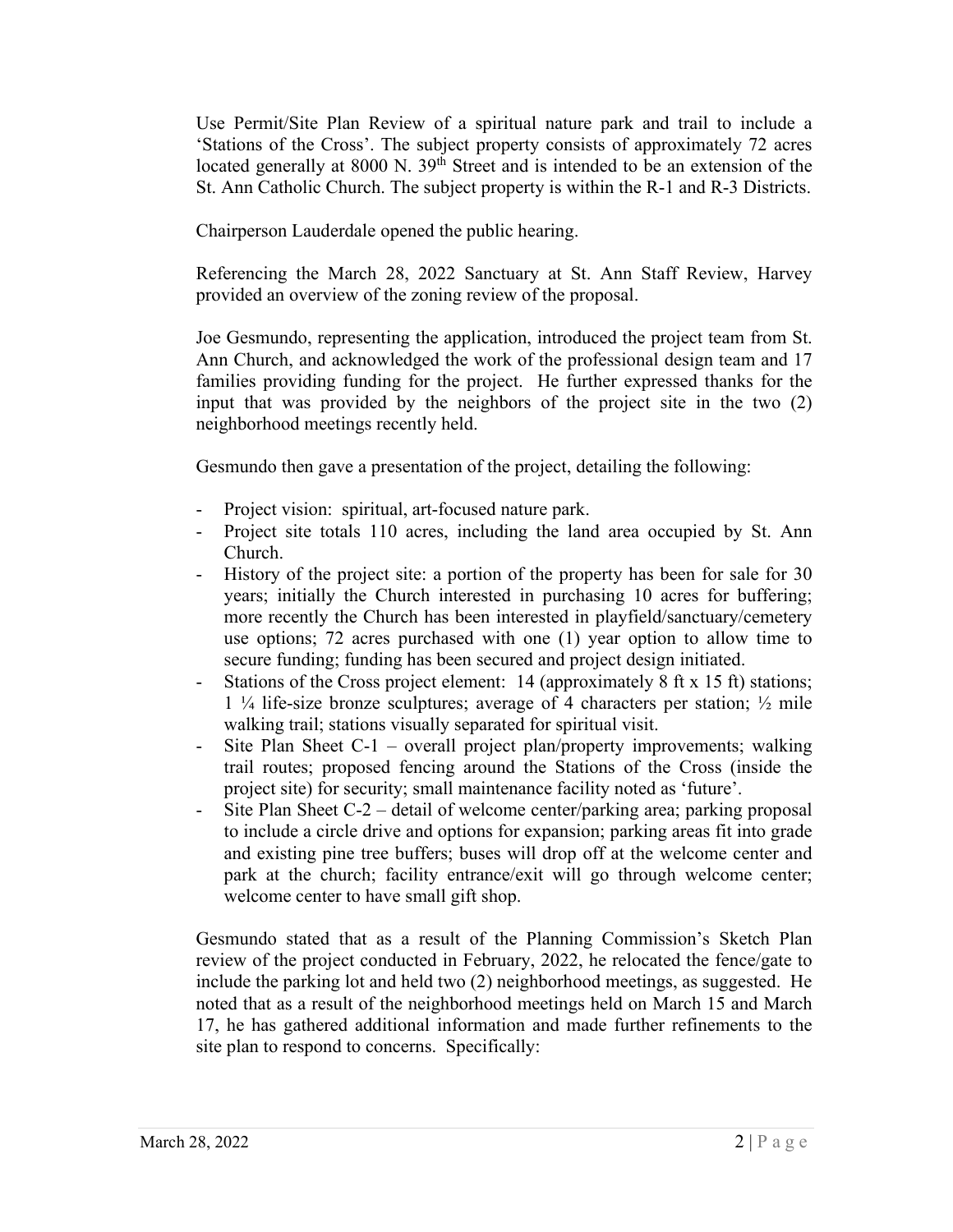- Speed Limit County-obtained traffic counts on 39<sup>th</sup> Street are low and will not warrant an automatic speed limit review, however, he is willing to participate with the neighborhood in requesting a lowering of the speed limit.
- Traffic 40 visits/day  $(= 20 \text{ vehicles/day})$  are estimated based on the trip generation rates of the Cloisters on the Platte in Omaha over a multiple-year time frame.
- Natural Habitat a key objective of the 'nature park' is the preservation of the site's natural features. Some tree removal will be needed to establish trails and stations but 10 x the number of trees removed are proposed to be planted.
- Lot Coverage the R-3 District allows 30% lot coverage; the R-1 District allows 20% lot coverage; a 1-acre residential site provides an average of 8- 20% lot coverage; Sanctuary at St. Ann is designed to provide less than 1% lot coverage; no other allowed use in these districts would result in such minimum lot coverage.
- Lights some neighbors expressed concern regarding the outdoor lights at St. Ann Catholic Church; though not an element of the project currently under review, the church has retained a lighting engineer to address the lighting complaints.
- Fence some neighbors objected that the fence proposed to enclose the Stations of the Cross will block wildlife in the area from accessing the pond on the site; studies predict that there will be a positive impact on the bird population due to fewer predators . . which will also increase the growth of fruit bearing plants both inside/outside the fenced area.

Chairperson Lauderdale inquired if visitor programming was still being considered. Gesmundo confirmed that they do intend to manage visitation at the site much like is done at a golf course.

Chairperson Lauderdale then noted that two (2) letters of support had been received and were provided to Planning Commission members.

Joanne Mort inquired as to the nature of the proposed fencing. Gesmundo responded that the fence will be wrought iron and likely 6 ft in height.

Doug Pennock questioned the status of the driveway permit for the proposed  $39<sup>th</sup>$ Street driveway. Gesmundo stated that a driveway permit has already been secured from the Kalamazoo County Road Commission for the proposed driveway. He further confirmed that the driveway is proposed to be gated.

In response to questions from Gary Stratman, Gesumundo confirmed that the entire nature park will be open to the public; site access is proposed to be limited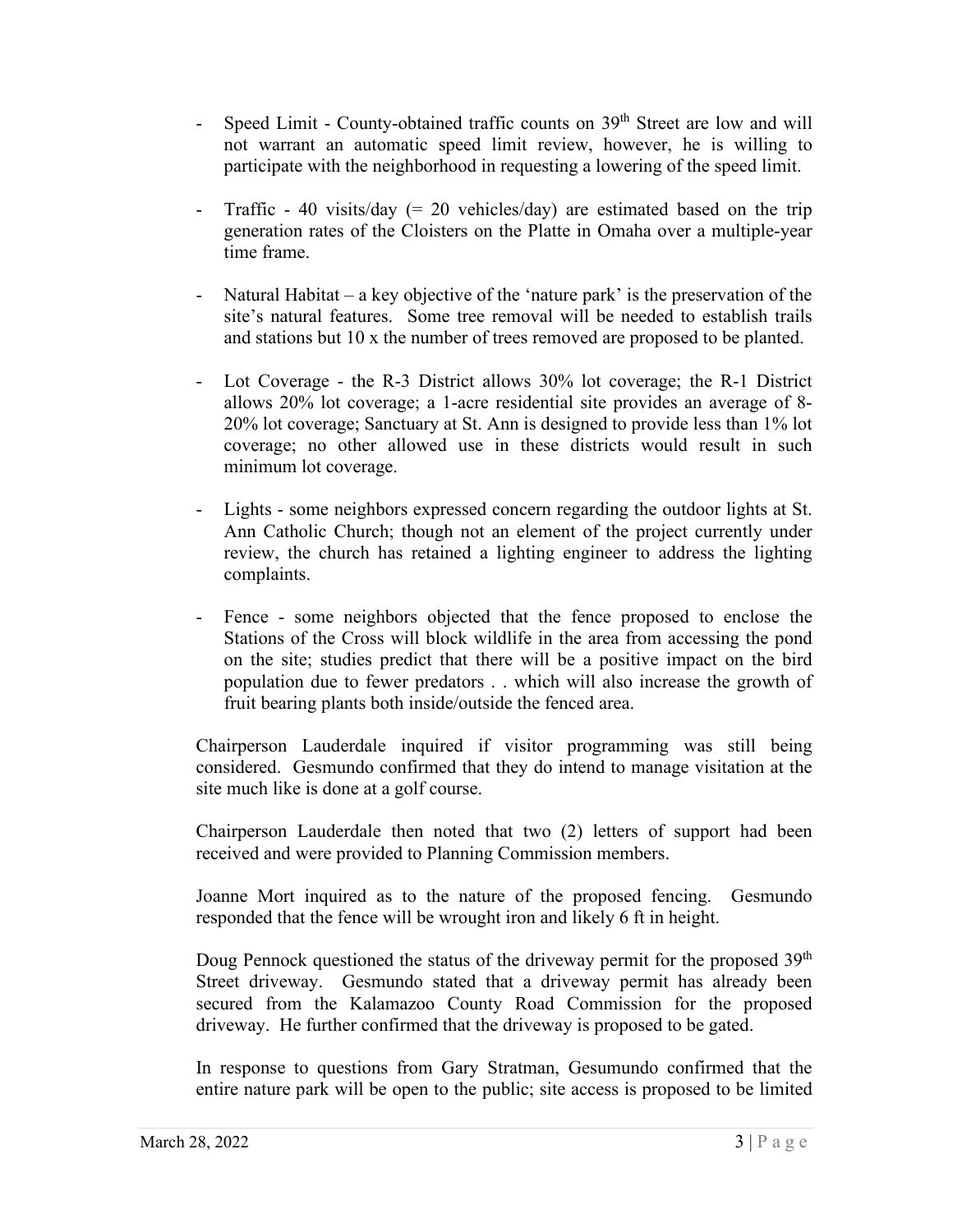to 39th Street; and, only the Stations of the Cross area is proposed to be fenced. Stratman opined that the project was ostentatious and idol-based. He further noted that the applicant's reference to the site's potential use as 'multiple family' felt like a threat and was 'bad manners'.

Michelle Gonzalez distributed and read a letter of objection to the Planning Commission.

Laura Winka stated that the project is a 'destination' . . not a quiet walking path for the community. As such, it will change what the Gull Lake area is and the character of the surrounding neighborhood. She noted appreciation for the changes made to the site plan following the neighborhood meetings, but noted continuing concern that the proposed fence is an 'invitation to crime'. Winka noted that she does not object to the project in principle, but feels like more time is needed to digest the development design and find solutions to the concerns.

Joanne Mort suggested the Stations of the Cross, welcome center and parking area be shifted away from 39<sup>th</sup> Street to the center of the project site to offer an increased buffer.

Bruce Masterson questioned: who will have to pay for the road improvements required as a result of the project; will the applicant require a permit from EGLE to disturb the wetlands on the site; and, were permits secured for the tree removal that has already occurred on the site by the applicant?

Dave Heslop stated that there are too many vagaries with the project proposal. He further requested that abutting property owners have more input into the use of the property. He feared that the proposed project would draw from as far away as Chicago/Detroit.

Diane Stewart commented that she is a 35-year resident and remembers when the property was being mined. She is thankful that a residential development is not proposed.

Julie Miller questioned the proposed outdoor lighting. Chairperson Lauderdale stated that the proposed lighting has been detailed on the site plan and complies with the lighting standards of Section 18.3.

Pat Barbie opined that the proposal will turn the residential area into a tourist attraction.

Dan Gonzalez stated that the proposed Stations of the Cross will be a highvolume theme park . . comparable to the Cross in the Woods located in northern Michigan that receives 275,000 annual visitors. He stated his home is 50 ft from the trail and will be greatly impacted by the proposed design. He further agreed that the proposed fencing will serve to invite crime.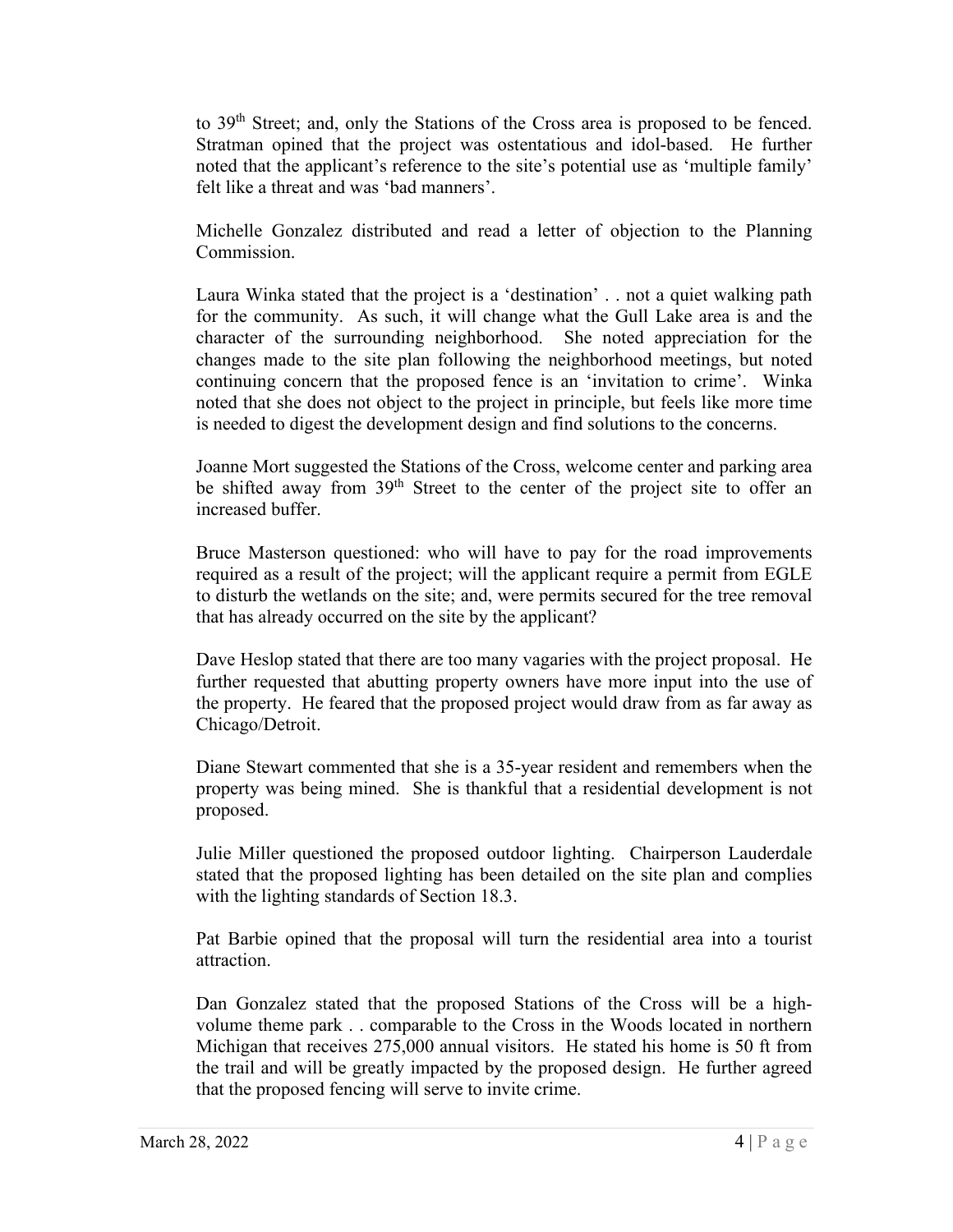Judy Dorea stated that the review process is going too fast and is not allowing the Planning Commission to understand the true impacts and whether the use will be manageable.

Perry Miller stated that he is in agreement with the statements offered. He inquired further as to the presence of screening and a sidewalk along 39<sup>th</sup> Street.

Linda Moore stated that she likes the general project idea but that it seems overdesigned/over-built. She agreed that it should be slowed down so that things can get worked out with the neighbors.

John Park asked why the project improvements were located so close to abutting residential properties when there is so much available acreage on the site.

Carolyn Gardener expressed concerns regarding habitat preservation; the safety of the proposed  $39<sup>th</sup>$  Street driveway; and, the potential for the project to be a tourist attraction.

No further public comment was offered on the matter and the public comment portion of the public hearing was closed.

Snyder stated that she felt it important to communicate the role of the Planning Commission on some of the issues raised. Specifically, the speed limit and condition of  $39<sup>th</sup>$  Street; roadside littering; the issuance of the driveway permit by the County; pedestrian traffic along  $39<sup>th</sup>$  Street; and, the lack of sidewalks in the area are not the purview of the Planning Commission and cannot be addressed in the review of the project. Concerns regarding these issues should be presented to the Township Board.

Snyder also wanted to clarify that the subject property is zoned R-1 and R-3 and that the applicant is not seeking to rezone the property nor has a variance from any zoning standard been requested.

Maslen wondered if the proposed 'spiritual nature park' is appropriately considered as a 'church'. Attorney Thall confirmed that the subject property is owned by St. Ann Catholic Church; is in close proximity to the Church; and is being developed as 'accessory' to the Church.

Markillie stated that he appreciates the concerns expressed by neighboring property owners. He recognizes that the proposal represents a low-impact use of the property, and understands that it could be developed as high-density residential, but wonders if moving the concentrated development elements further off 39<sup>th</sup> Street may address the parking and buffering concerns.

In response to questions, Gesmundo explained the fieldwork, process and time spent in positioning the stations on the site . . noting how the elevations needed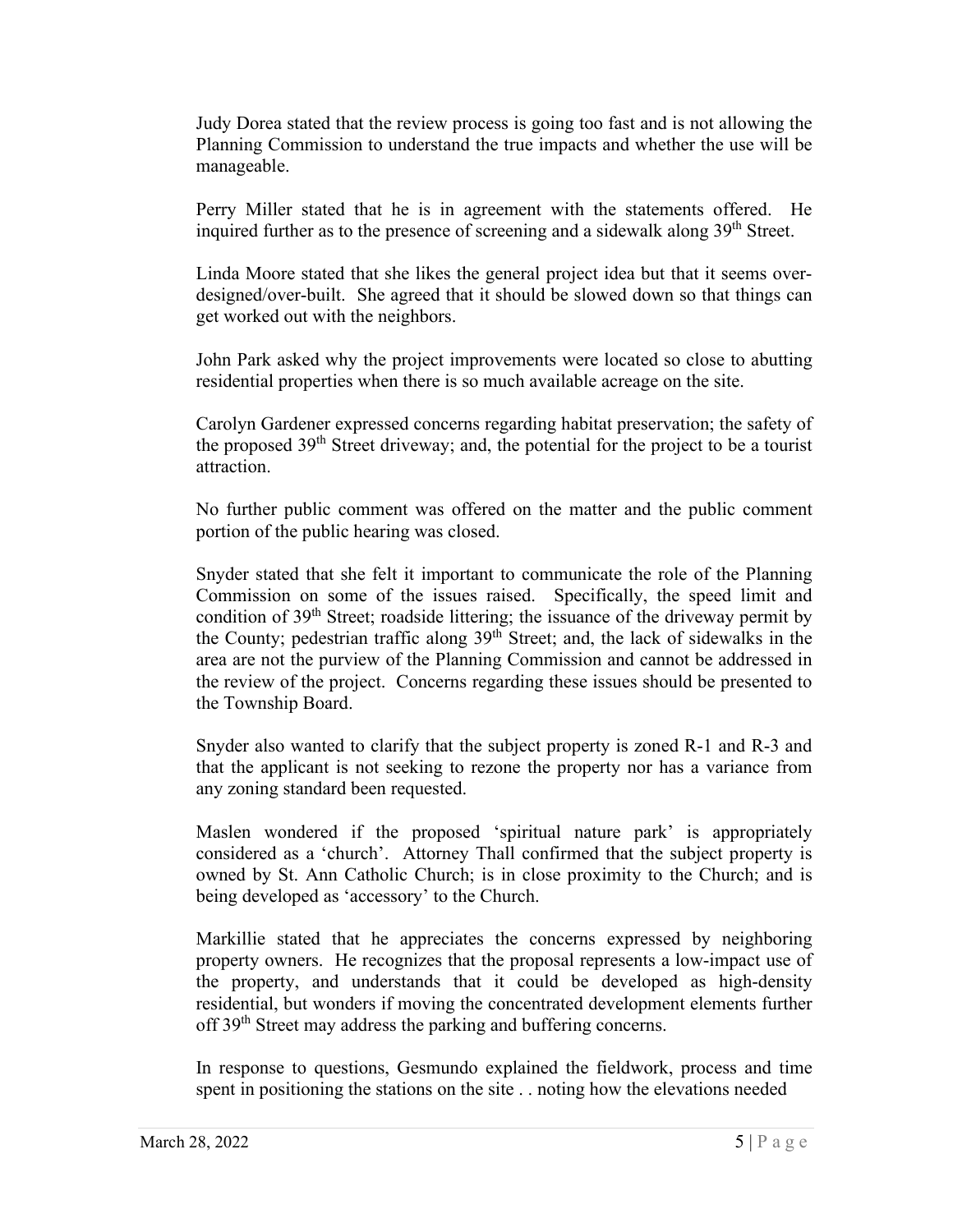for Stations 12-14 largely informed the rest of the layout.

Sager inquired how the applicant intends to control general access to the site. Gesmundo stated that the trails outside of the Stations of the Cross will not have any use limitations . . and that the specific operations of the Stations of the Cross element are still being developed.

Attorney Thall advised that the Planning Commission has the option of postponement available if they feel additional information, such as an operations plan, trip generation rates, or fencing/building design, are needed.

Chairperson Lauderdale summarized that the options available to the Commission at this time are to 1) proceed with a review of the request pursuant to the Staff Report, or 2) postpone action to the April meeting with a request for the additional information desired.

Snyder stated that it is important to remind **remember** that a property owner has a right to use/develop their property as allowed by the Ordinance, but concurred that the subject site is adjacent to residential zoning and that several of the questions raised were valid.

Markillie observed that the proposed use would be less impactful than many uses allowed within the R-1/R-3 Districts, but noted that he supports a delay for the purpose of allowing the applicant to provide some additional detail. Markillie also suggested that modifications that would provide greater separation from abutting residences, specifically with respect to the parking area and Station #10, be considered.

Maslen stated that he agrees that an operational plan is needed to address some of the questions posed. He inquired as to the maximum building height allowed in the R-1/R-3 Districts. Harvey advised that a maximum building height of 35 ft is allowed for a principal building (i.e. dwelling) and a maximum building height of 18 ft is allowed for an accessory building (i.e. detached garage).

Moore announced that he owns property/resides within 300 ft of the project site and so will be abstaining from the Planning Commission's consideration of this application due to a recognized 'conflict of interest'.

Chairperson Lauderdale noted that approval was needed to continue the meeting past 8:00 p.m.. Snyder moved to support the extension of the meeting to 8:45 p.m. Markillie supported the motion. The motion carried unanimously.

Markillie then moved to postpone consideration of the request to the April 25, 2022 Planning Commission meeting to allow the applicant the opportunity to respond with details on the points of concern raised by the Planning Commission. Sager seconded the motion. The motion carried unanimously.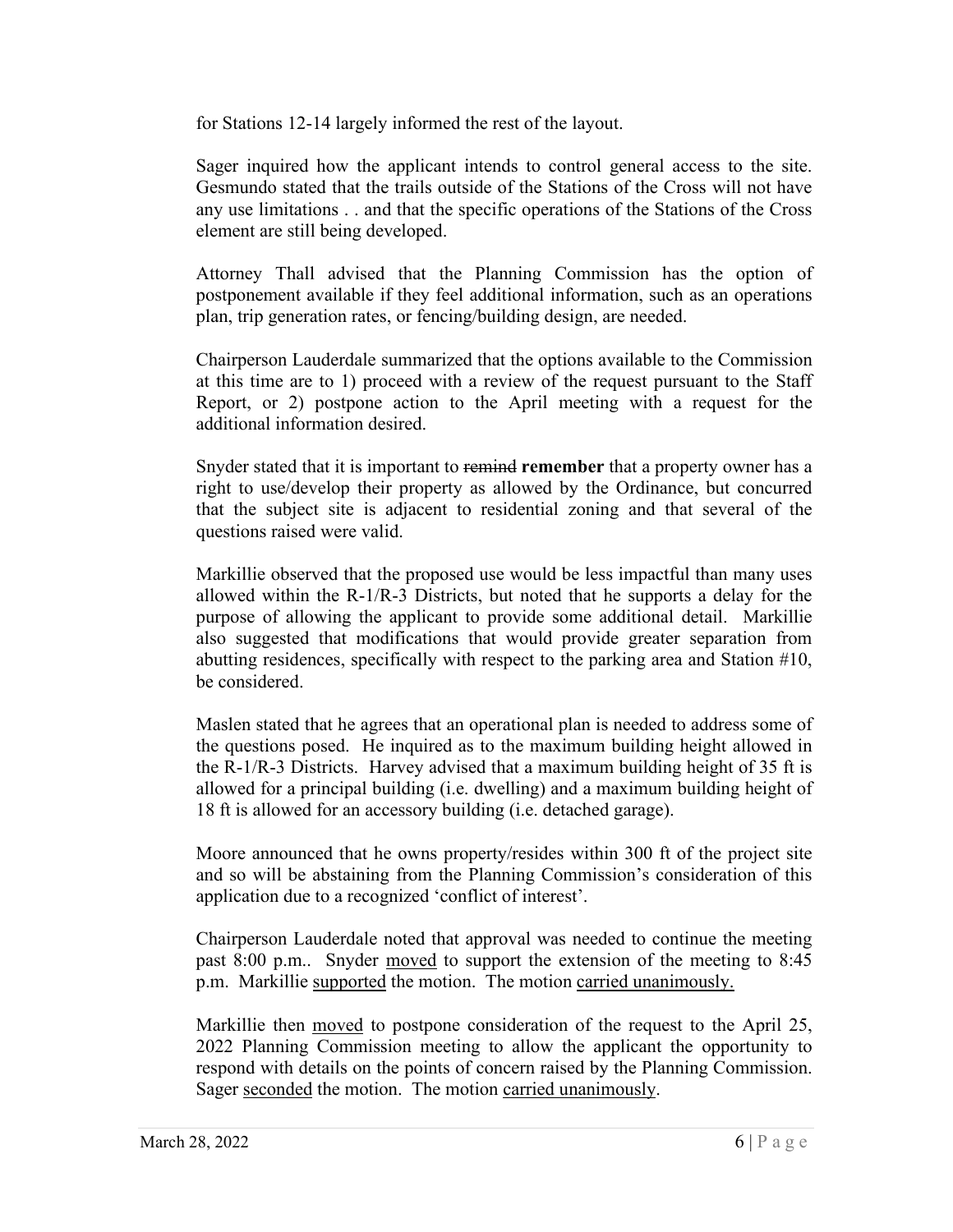In response to questions posed by Gonzalez, Harvey detailed the special land use process and offered explanations regarding the special land use criteria set forth in Section 19.3, Zoning Ordinance.

# 2. 2021-2022 PC Annual Report

Chairperson Lauderdale provided an overview of the draft 2021-2022 Annual Report. Maslen inquired as to the status of Work Plan Item – *the definition of 'fence' as related to sight lines*. Attorney Thall confirmed that the outcome of the litigation associated with this issue is still pending.

There was general agreement on the Annual Report/Work Plan as drafted. Chairperson Lauderdale agreed to finalize same for Planning Commission action in April.

# 3. 2022-2023 PC Meeting Schedule

Moore moved to adopt by resolution the proposed 2022-2023 Planning Commission Meeting Schedule. Maslen seconded the motion. The motion carried unanimously.

# 4. Election of Officers

Snyder moved the nomination and election of Lauderdale as Planning Commission Chairperson for the 2022-2023 fiscal year. Markillie seconded the motion. The motion carried unanimously.

Chairperson Lauderdale thanked the Commission for the opportunity to continue to serve the Commission as its Chair.

Markillie moved the nomination and election of Snyder as Vice Chair for the 2022-2023 fiscal year. Sager seconded the motion. The motion carried unanimously.

Snyder moved the nomination and election of Moore as Secretary for the 2022- 2023 fiscal year. Markillie seconded the motion. The motion carried unanimously. It was noted that the Planning Commission Bylaws authorize the use of a recording secretary.

Snyder recognized Chairperson Lauderdale's service to the Township. She stated that the success of the Township's planning/zoning program is due in large part to his dedication and attention to detail but that his work goes largely unnoticed. She thanked Chairperson Lauderdale for his devotion to the Township.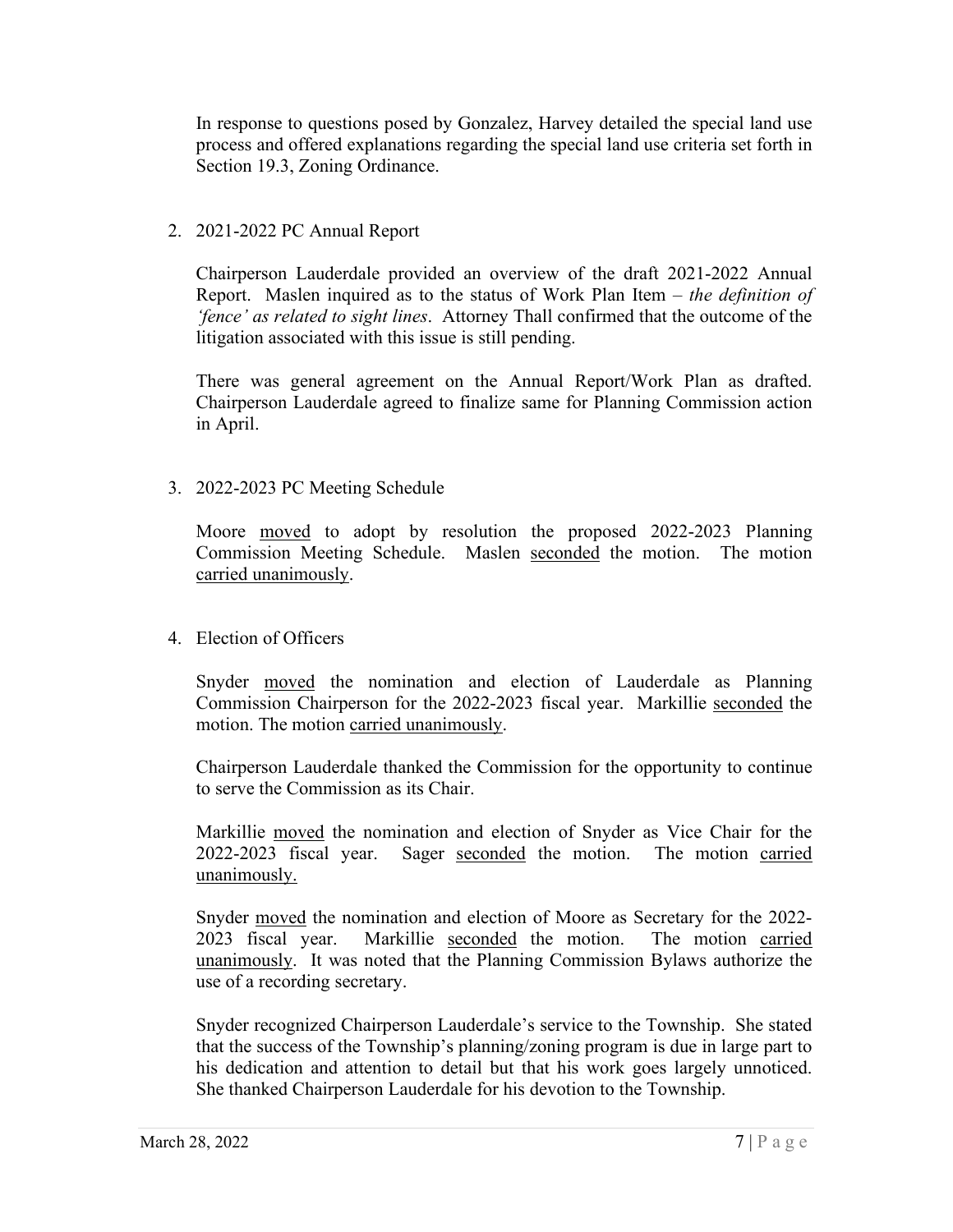5. 2022-2023 PC Budget

Chairperson Lauderdale reported that he revised and completed the PC Budget Request for FY 2022-2023 per the Planning Commission's direction in February and that same has been approved by the Township Board.

### UNFINISHED BUSINESS

1. Master Plan Update

Chairperson Lauderdale stated that the draft Master Plan has been finalized as recommended and distributed to the Township Board for adoption.

2. Text Amendments - #1 – Marihuana Caregiver; #2 – Condominium Standards; and #3 – Development Agreements

Harvey reported that she has been in communication with Attorney Thall regarding Text Amendment #1 – Marihuana Caregiver and that she has completed draft text for same. She noted that she will next submit the draft text to Attorney Thall for legal review.

Harvey advised that they have not yet made progress on Text Amendments #2 and #3.

### REPORT FROM TOWNSHIP BOARD

No Township Board Report was issued.

### REPORT FROM ZONING BOARD OF APPEALS

Chairperson Lauderdale reported that the ZBA did not meet in March.

### PUBLIC COMMENT

No public comment was offered.

### MEMBERS, CONSULTANTS, ADVISORS

Chairperson Lauderdale reminded that the Planning Commission will hold a special meeting on Friday, April 8, 2022 at 5:00 p.m.